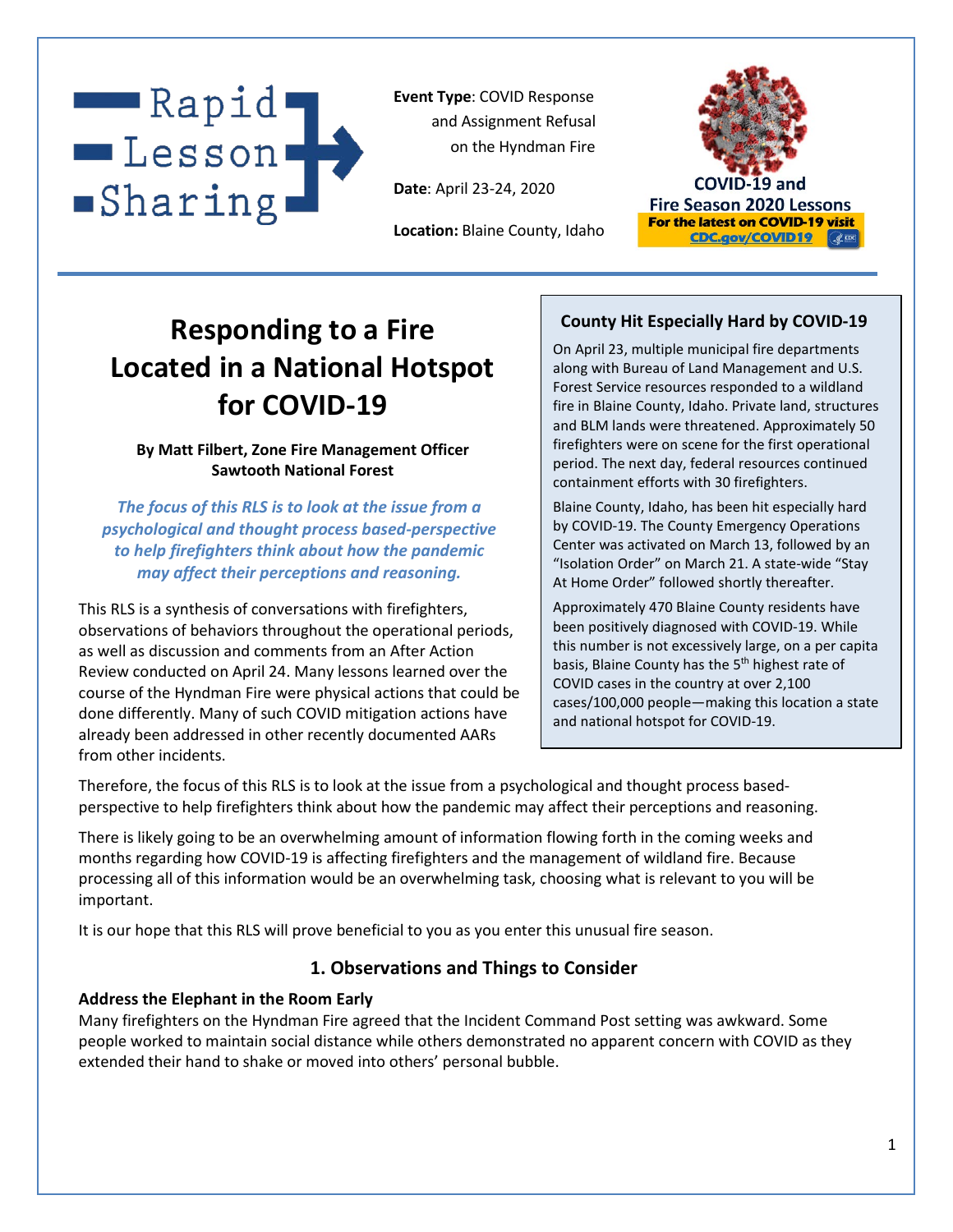The IC Trainee adapted well and the following day briefed incoming resources with a COVID message that was summarized as follows:

> *"The people that we interact with all have their own personal values, perspectives, experiences and beliefs regarding the pandemic. For some, the effects of this virus hit very close to home. For others, it may seem like a distant issue.*

*We must respect people's comfort level and what they need to do to protect themselves, their families and their co-workers.*

*For some, the way that we interact with people today is contrary to a lifetime of developing one's social skills. This can be awkward at times. People may feel like an outsider, they may feel disrespected, they may feel upset. It is important for all to recognize our own behavior and how that can be perceived by someone else."*

If necessary, take some time to address the pandemic from the personal values perspective. It may help you with communication throughout the incident.

### **Our Capacity to Accomplish Tasks may be Diminished this Year**

Regardless of how one feels about the pandemic, it likely will occupy—and has already occupied—some amount of our time



Give yourself an extra margin of safety in your decision making to allow for COVID-related inefficiencies and distractions. Consider assessing yourself personally, as well as at the module and unit level, as to just what level of capacity you are at going into this season.

When asked this level of capacity question on the Hyndman Fire, most people suggested that they were at about 75% capacity, exclusive of the "normal" early fire season lack of preparation.

## **Accepting or Declining Assignments**

At this point in time, we are supportive of employee's decisions about accepting or declining assignments. Will we have that opinion/position later in the 2020 season?

It's important to support our employee's decisions, as the pandemic is similar to other risks that anyone has the right to refuse.

## **Statements from employees when asked why they declined the Hyndman Fire assignment:**

#### **Avoiding Areas with Community Spread**

*"I think for me the biggest factor to decline the assignment is the lack of direction and erring on the side of caution with all of our seasonal workforce coming on in the next two weeks. We are asking our seasonals if they have been exposed to COVID-19 or if they have been in an area where community spread is prevalent. If they have, we are going to be asking them to quarantine for 14 days.*



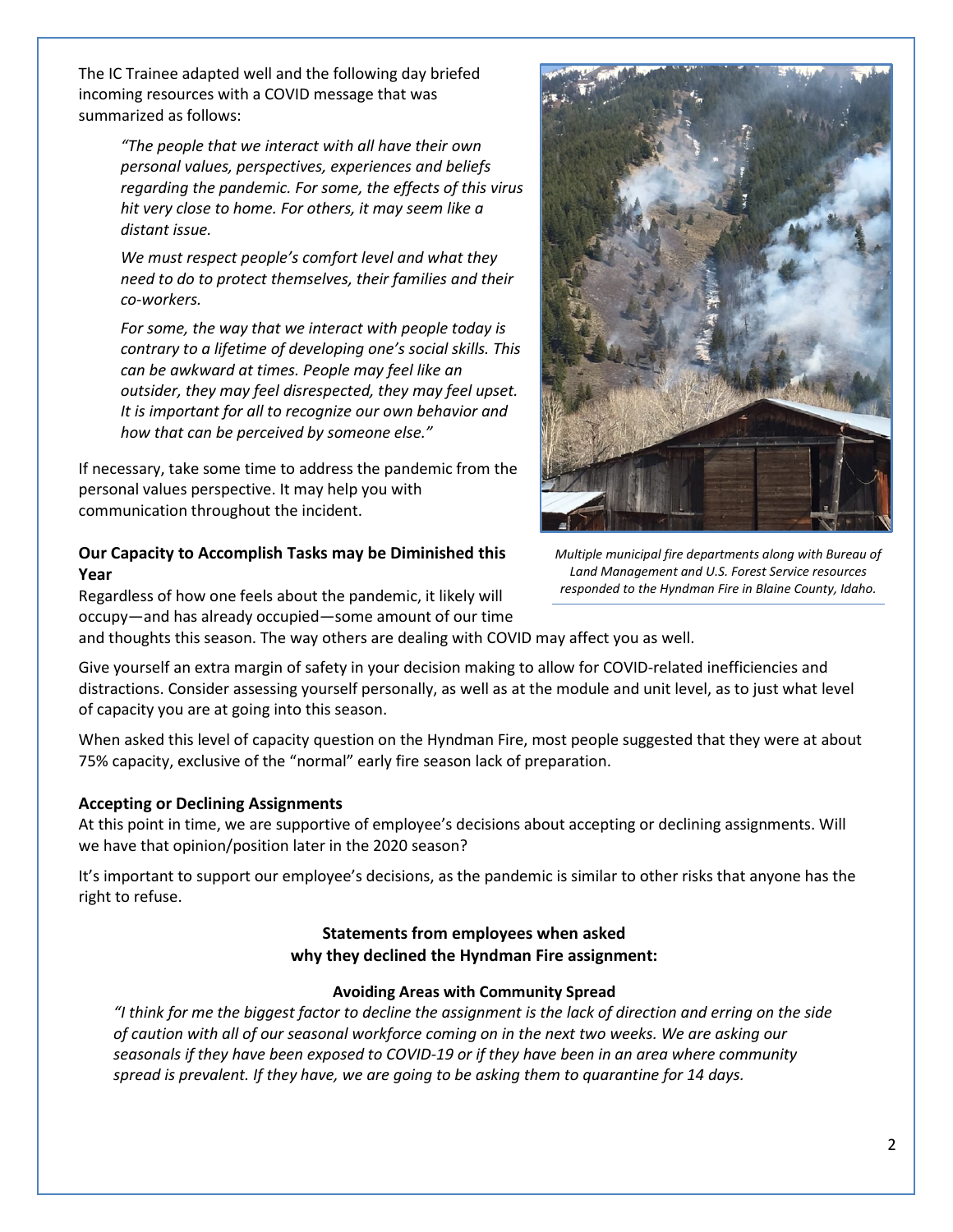

*The Hyndman Fire threatened private land, structures and BLM lands.*

*With preparing for the season and needing to be able to finish things in the office and be prepared for our temp workforce, I wasn't willing to increase my risk of having to quarantine because I had an exposure enroute to or on the* Hyndman Fire*.*

*I accept that this is going to be a risk as the fire season progresses and that my module will go to where the need is. I felt I owe it to my module to be taking the same preseason precautions I am asking them to take—avoiding areas with community spread."*

#### **Not Appealing: Going to What is Basically 'Ground Zero' for the Pandemic**

*"When I got the call Thursday evening asking if I wanted to go a fire, as soon I realized it was up north in Blaine County I was fairly apprehensive to accept it. I'm sure at some point I, or someone I know here, will get COVID-19 this fire season. But that doesn't mean I want to get it and going to what is basically 'Ground Zero" for the pandemic in Idaho wasn't very appealing.*

*Also, a thought I had later after the first phone call was: 'Wouldn't I have to quarantine/isolate as I would have just come from a county hardest hit by all this?'*

*Based off the questions we're asking the seasonals before their report date, I would think we'd have to make sure that we didn't potentially contaminate the office or our fellow coworkers. With seasonals coming on in one pay period, the prospect of potentially still being in quarantine/isolation for their first day(s) wouldn't be acceptable in my view."*

#### **My Personal Risk was a Factor: I Have Two Kids Who Frequently Visit Their Grandparents**

*"The Hyndman Fire was in Blaine County, which is where the pandemic first occurred in Idaho and where some of the first stay-at-home and shutdown orders were issued. Blaine County also had one of the highest per capita virus cases in the nation within the first few weeks of the outbreak. (Source: Idaho Statesman 04/08/2020, "Idaho's Blaine County has more coronavirus cases per capita than Italy and New York City").*